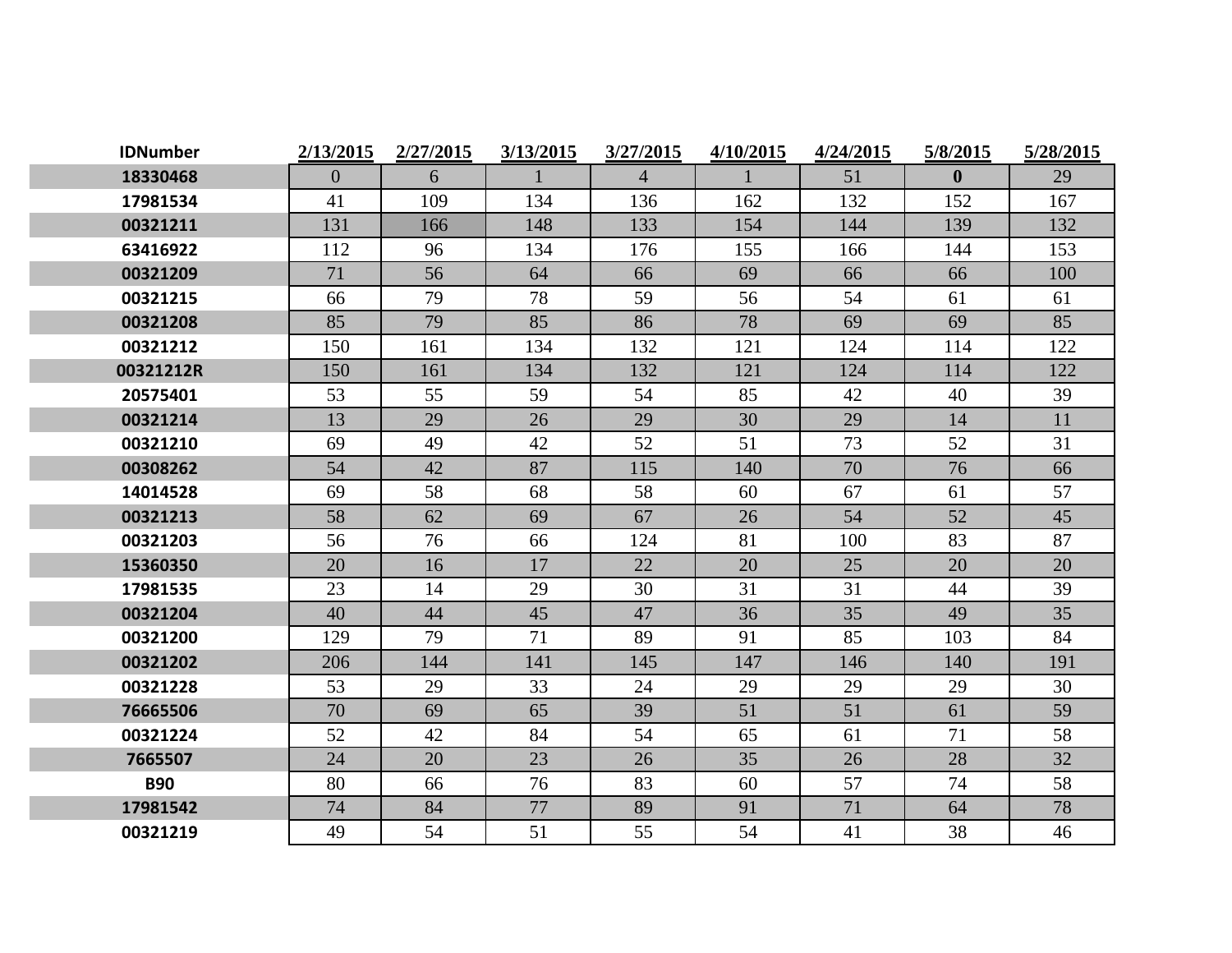| <b>IDNumber</b> | 2/13/2015      | 2/27/2015      | 3/13/2015      | 3/27/2015      | 4/10/2015 | 4/24/2015 | 5/8/2015 | 5/28/2015       |
|-----------------|----------------|----------------|----------------|----------------|-----------|-----------|----------|-----------------|
| 00321217        | 30             | 36             | 38             | 47             | 40        | 53        | 49       | 34              |
| 00321207        | 198            | 97             | 119            | 241            | 147       | 134       | 113      | 190             |
| 00321206        | 45             | 35             | 38             | 42             | 44        | 44        | 36       | 28              |
| 00321205        | 99             | 96             | 97             | 101            | 100       | 94        | 110      | 108             |
| 15819940        | 131            | 129            | 126            | 134            | 124       | 119       | 69       | 74              |
| 00321218        | 62             | 102            | 89             | 103            | 102       | 113       | 89       | 102             |
| 15819941        | 83             | 76             | 79             | 81             | 89        | 73        | 76       | 61              |
| 14449781        | 60             | 64             | 57             | 59             | 62        | 57        | 52       | 55              |
| 14449781R       | 60             | 64             | 57             | 59             | 62        | 57        | 52       | 55              |
| 15819942        | 146            | 117            | 231            | 123            | 111       | 129       | 148      | 151             |
| 321216          | 134            | 80             | 69             | 93             | 59        | 54        | 65       | 73              |
| 17981541        | 63             | 74             | 24             | 94             | 29        | 56        | 60       | 81              |
| 14449733        | 154            | 136            | 154            | 124            | 121       | 132       | 162      | 113             |
| 58553719        | 138            | 138            | 139            | 139            | 129       | 100       | 545      | 267             |
| 00321201        | 196            | 149            | 164            | 144            | 166       | 174       | 182      | 170             |
| <b>B50</b>      | 98             | 83             | 86             | 85             | 109       | 75        | 59       | 51              |
| 21005458        | 96             | 80             | 66             | 381            | 229       | 76        | 73       | 83              |
| 21005455        | None           | None           | None           | None           | None      | None      | None     | None            |
| 21005454        | 13             | 11             | 18             | 11             | 5         | 12        | 11       | $5\overline{)}$ |
| 00321223        | 120            | 51             | 99             | 145            | 154       | 92        | 99       | 51              |
| <b>M80</b>      | 151            | 168            | 181            | 155            | 149       | 150       | 136      | 120             |
|                 |                |                |                |                |           |           |          |                 |
| 18330467        | 40             | 52             | 36             | 39             | 49        | 36        | 36       | 39              |
| <b>M00</b>      | 53             | 63             | 68             | 56             | 57        | 49        | 34       | 30              |
| <b>M01</b>      | $\overline{3}$ | $\overline{4}$ | $\overline{4}$ | $\overline{4}$ | 11        | 34        | 21       | 52              |
| <b>B05</b>      | $\mathbf{1}$   | 83             | 184            | 284            | 157       | 89        | 85       | 90              |
| <b>B05R</b>     | $\mathbf{1}$   | 83             | 184            | 284            | 157       | 89        | 85       | 90              |
| M10             | 89             | 86             | 77             | 63             | 84        | 67        | 57       | 99              |
| 17981539        | 127            | 125            | 119            | 130            | 130       | 101       | 118      | 130             |
| 17981539R       | 127            | 125            | 119            | 130            | 130       | 101       | 118      | 130             |
| <b>B25</b>      | 101            | 107            | 114            | 102            | 88        | 113       | 108      | 98              |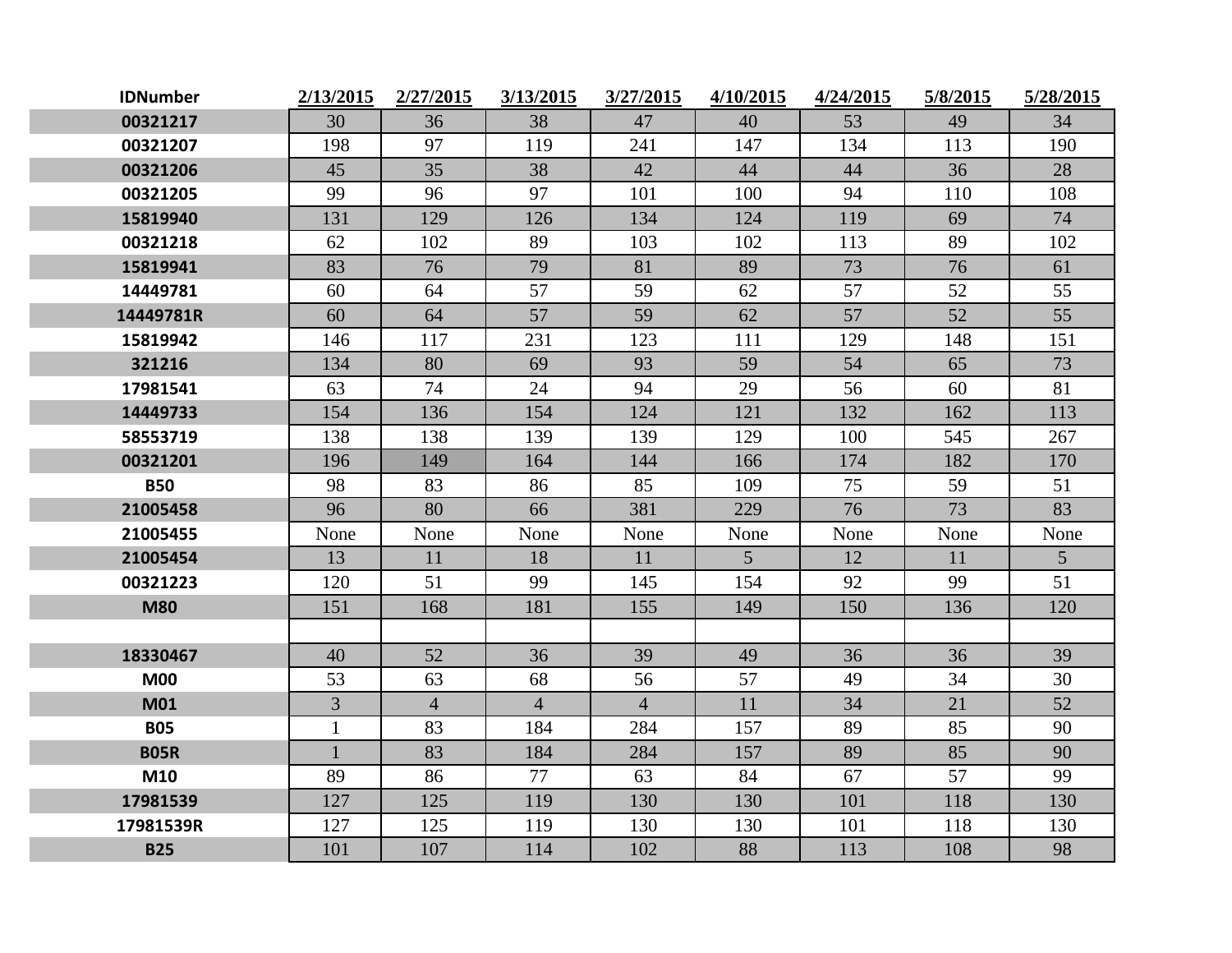| <b>IDNumber</b>                     | 2/13/2015      | 2/27/2015      | 3/13/2015      | 3/27/2015 | 4/10/2015      | 4/24/2015 | 5/8/2015 | 5/28/2015 |
|-------------------------------------|----------------|----------------|----------------|-----------|----------------|-----------|----------|-----------|
| 17981538                            | 41             | 128            | 229            | 234       | 208            | 199       | 165      | 162       |
| 17471001                            | 31             | 46             | 71             | 47        | 75             | 36        | 54       | 40        |
|                                     |                |                |                |           |                |           |          |           |
| <b>Filtration Plant</b>             | 5557           | 5564           | 5957           | 6600      | 6264           | 6421      | 7929     | 8,214     |
| All community each                  | 94             | 94             | 101            | 112       | 106            | 109       | 134      | 139       |
| <b>Upper Manzanita</b>              | 343            | 479            | 580            | 521       | 508            | 472       | 399      | 413       |
| <b>Upper Manzanita each</b>         | 86             | 120            | 145            | 130       | 127            | 118       | 100      | 103       |
| <b>Lower Manzanita</b>              | 731            | 564            | 653            | 693       | 752            | 622       | 660      | 653       |
| Lower Manzanita each                | 122            | 94             | 109            | 115       | 125            | 104       | 110      | 109       |
| <b>Upper Beardsley</b>              | 1760           | 1761           | 1868           | 2268      | 1750           | 1670      | 2052     | 1,646     |
| <b>Upper Beardsley each</b>         | 126            | 126            | 133            | 162       | 125            | 119       | 147      | 78        |
| <b>Lower Beardsley</b>              | 2664           | 2129           | 1600           | 1836      | 1929           | 2471      | 3650     | 4,424     |
| <b>Lower Beardsley each</b>         | 190            | 152            | 114            | 131       | 138            | 177       | 261      | 211       |
| <b>Laurel Bridge</b>                | 29             | 586            | 1186           | 1236      | 1250           | 1150      | 1114     | 1,038     |
| Laurel/Oak each                     | $\overline{2}$ | 33             | 66             | 69        | 69             | 64        | 62       | 58        |
|                                     |                |                |                |           |                |           |          |           |
| <b>SJ Vault</b>                     | $\overline{0}$ | $\overline{0}$ | $\overline{0}$ | 48        | $\overline{0}$ | 816       | 80       | 171       |
| <b>Spring</b>                       | 7344           | 7607           | 7529           | 7593      | 8415           | 7319      | 10546    | 9,050     |
| Mid-Canyon                          | 2693           | 2714           | 2786           | 3071      | 3179           | 3621      | 4764     | 5,462     |
| <b>Mid-Canyon per home</b>          | 79             | 80             | 82             | 90        | 93             | 107       | 140      | 161       |
| <b>Total Residential Meters</b>     | 4690           | 4639           | 5175           | 5861      | 5277           | 4729      | 5024     | 4,871     |
| <b>Average per Meters</b>           | 79             | 79             | 88             | 99        | 89             | 80        | 85       | 83        |
| <b>Unaccounted Water</b>            | 867            | 925            | 782            | 739       | 987            | 1692      | 2905     | 3,343     |
| <b>Filter Plant Delta from 2013</b> | $-2533$        | $-2526$        | $-2133$        | $-1490$   | $-8214$        | $-8058$   | $-6551$  | $-9,095$  |
| <b>Percent of the Delta</b>         | $-42.0%$       | $-42.7%$       | $-36.0%$       | $-27.6%$  | $-34.8%$       | $-41.5%$  | $-37.9%$ | $-39.8%$  |
| Filter output 2013                  | 10,248         | 10,248         | 12,151         | 12,151    | 14,478         | 14,479    | 17,308   | 17,308    |
| Filter Plant Delta from 2014        | $-2533$        | $-2526$        | $-1988$        | $-1345$   | $-1878$        | $-1721$   | $-213$   | $-526$    |
| Percent of the Delta last 2014      | $-31.3%$       | $-31.2%$       | $-25.0%$       | $-16.9%$  | $-23.1%$       | $-21.1%$  | $-2.6%$  | $-6.0\%$  |
| Filter output last 2014             | 8,090          | 8,090          | 7,945          | 7,945     | 8,142          | 8,142     | 8739     | 8,739     |
|                                     |                |                |                |           |                |           |          |           |